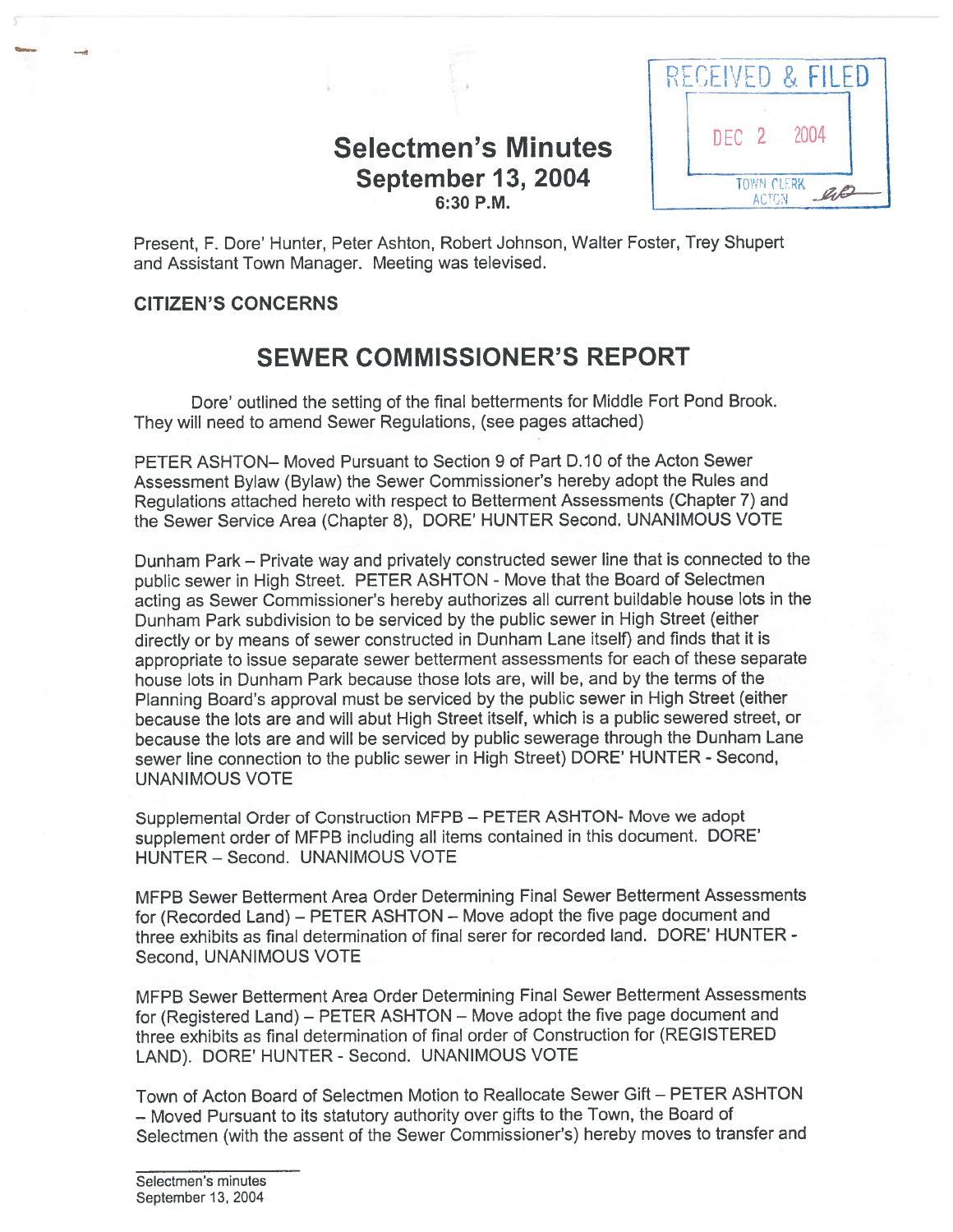reallocate \$150,000 of the Mill Corner/Pert Corp. <sup>g</sup>ift from monies to be used to supplement the town's appropriations for the construction of the Middle Fort Pond Brook Sewer Area to monies to be used to supplement betterment income to meet the debt service of the Middle Fort Pond Brook Sewer Project. DORE' HUNTER — Second. UNANIMOUS VOTE.

## PUBLIC HEARINGS & APPOiNTMENTS

## SPECIAL USE PERMIT #7/21/04-398, 10 CRAIG ROAD, RICH ARCHER -

Mr. Archer outlined what he wants to do regarding his proposed training facility at 10a and 1Db Craig Road. He will use the space as <sup>a</sup> gymnastics training area for young people. He addressed the parking lot and increases in traffic at certain times for <sup>p</sup>ickups and drop offs. It was noted that normal parking lot stripping is required and also to preserve the Towns right to have Building Commissioner address if there are any problems with traffic. BOB JOHNSON — Move to approve. TREY SHUPERT — Second. UNANIMIOUS VOTE.

SITE PLAN SPECIAL PERMIT #03/09/04-396, MARGARET NAZZARO —Garry Rhodes said that there are still items need to be resolved. Some are big others are not. The drainage <sup>p</sup>lans are based on old data and he feels we should postpone until those are answered. He noted the parking lot lighting and the direct neighbors.

Tom Gegan was hired by the condo association to overlook what they are proposing. They will work with applicant and would need more time to review this latest plan.

DORE' HUNTER - Moved to continue to Sept. 27 at 7:30. TREY SHUPERT - Second. UNANIMOUS VOTE.

## TRAFFIC RULES AND ORDERS INDIAN VILLAGE

Bruce Stamski said that 3 of the 16 are eliminated. Bob asked that Nancy Tavernier be thanked for her memo. PETER ASHTON — Moved to adopt Stop Signs shown on original list with the three deleted. BOB JOHNSON - Second. UNANIMOUS VOTE

DI CAPRI PIZZARIA, 576 MASS AVE. - TREY SHUPERT — Moved to approve the Common Victualler License. BOB JOHNSON — Second. UNANIMOUS VOTE.

TRAFFIC RULES AND ORDERS BROOKSIDE MALL — Peter feels that this concludes one more problem solved at Brookside Mall- BOB JOHNSON — Moved to approve propose<sup>d</sup> the signage at Brookside Mall. TREY SHUPERT — Second. UNANIMOUS VOTE.

Bruce Stamski noted for the record that he has no affiliation with Stamski and McNary.

## SELECTMEN'S BUSINESS

OUTDOOR LIGHTING BYLAW COMMITTEE — Dore' discussed the proposed status of the Committee. Trey discussed Garry Rhodes role. He has spoken to OLAC about changes, and wants to continue to educate the town on issues of outside lighting. Trey said he would leave their role up to the Town. Dote' said he thought that education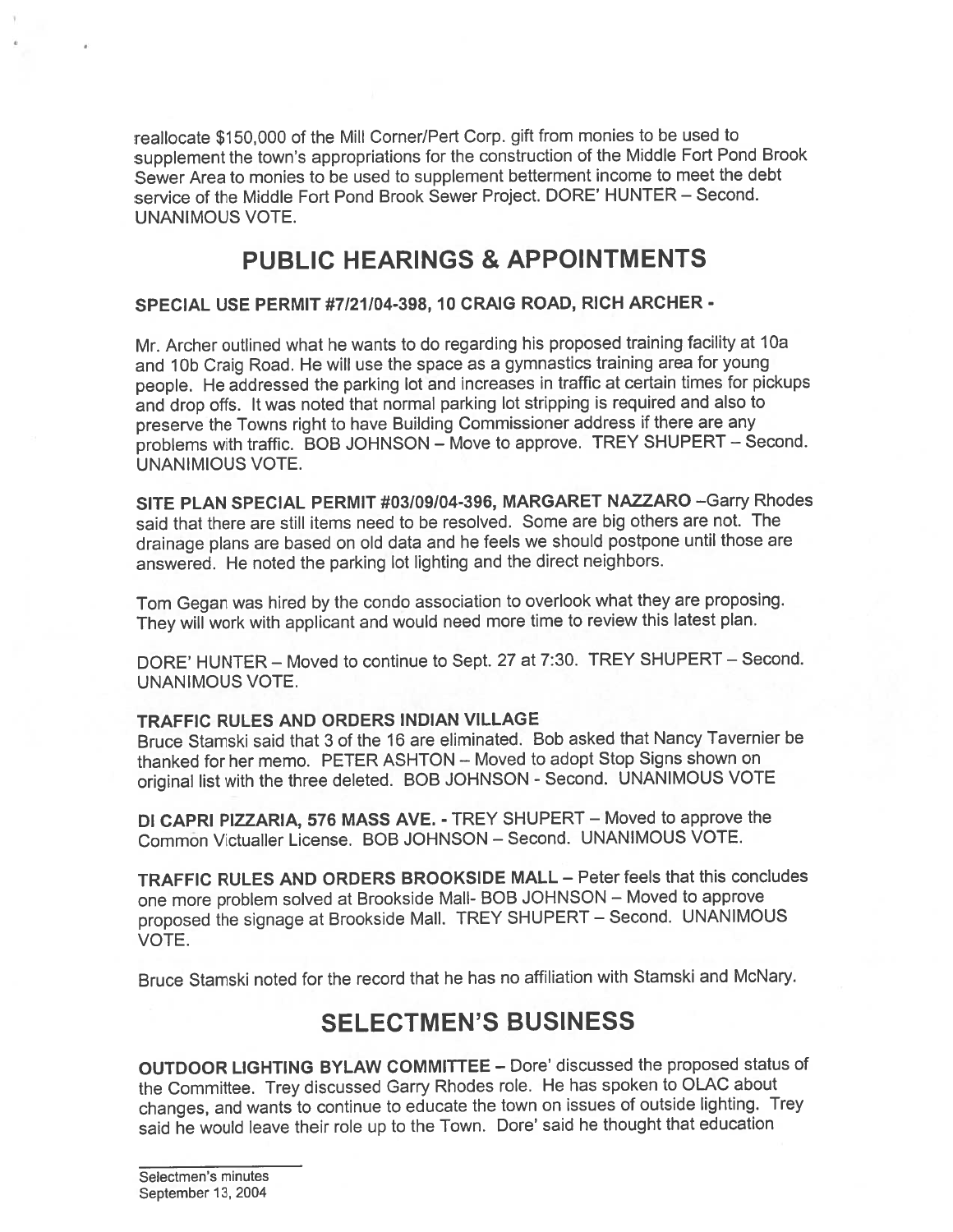should be referenced in their name. TREY SHUPERT — Moved to establish an Outdoor Lighting Education Committee for the purpose of continuing current work with <sup>a</sup> term to end 2005. UNANIMOUS VOTE. DORE' HUNTER - further Moved to roll over current committee members into the new Committee. TREY SHUPERT - Second. UNANIMOUS VOTE.

#### ACTON WATER DISTRICT - WATER-LAND ADVISORY COMMITTEE

The Water Commissioner's have asked for the Boards input into the Selectmen's appointment to the committee. BOB JOHNSON Moved to appoint Paul Maichodi to the Acton Water District Water-Land Management Committee. TREY SHUPERT — Second. UNANIMOUS VOTE.

PLANNING BOARD ASSOCIATE MEMBER (GARY SULLIVAN) ELEVATION TO FULL MEMBER — BOB JOHNSON - Move to Appoint Gary Sullivan as <sup>a</sup> full member with <sup>a</sup> term to expire 6/30/09. TREY SHUPERT — Second. UNANIMOUS VOTE.

FALL SPECIAL TOWN MEETING — There is <sup>a</sup> reques<sup>t</sup> to add an article to reallocate \$25,000 for Willow and Central Street Community Housing Fund. CPC is drafting a response. John Murray asked if they wanted to close the Warrant tonight at the conclusion of the Meeting, or on Friday. PETER ASHTON — Moved to Close the Warrant at the close of our meeting tonight. WALTER FOSTER — Second. UNANIMOUS VOTE.

PETER ASHTON — Moved to pu<sup>t</sup> the reques<sup>t</sup> for to reallocate CPC Funds for the Feasibility Study on the Willow Street ACHC project in the amount of \$25,000 on the Special Town Meeting Warrant. TREY SHUPERT — Second. UNANIMOUS VOTE.

#### OTHER BUSINESS

Peter spoke about <sup>2020</sup> meeting at COA at 7:30 about Finalizing Capital Plan. Peter was asked to write <sup>a</sup> blurb for the State of the State of Town Meeting for the Municipal Quarterly.

 $CPC - Deadline date$  for submissions is November  $12<sup>th</sup>$ .

Peter updated the Board on ALG issues that are being discussed.

Dore' spoke about the Boxboro Dispatch issue. Dote' sent message to Don Wheeler regarding the fact that we had had <sup>a</sup> couple of meetings but did not seem to be at <sup>a</sup> high enoug<sup>h</sup> level, and suggested that he read the letter of January 26" from Walter Foster. He received <sup>a</sup> memo back regarding how committed they are. John Murray suggested we ge<sup>t</sup> the volume of calls expected.

## CONSENT AGENDA

PETER ASHTON — Moved to approve. — BOB JOHNSON — Second. UNANIMOUS VOTE

Selectmen's minutes September 13, 2004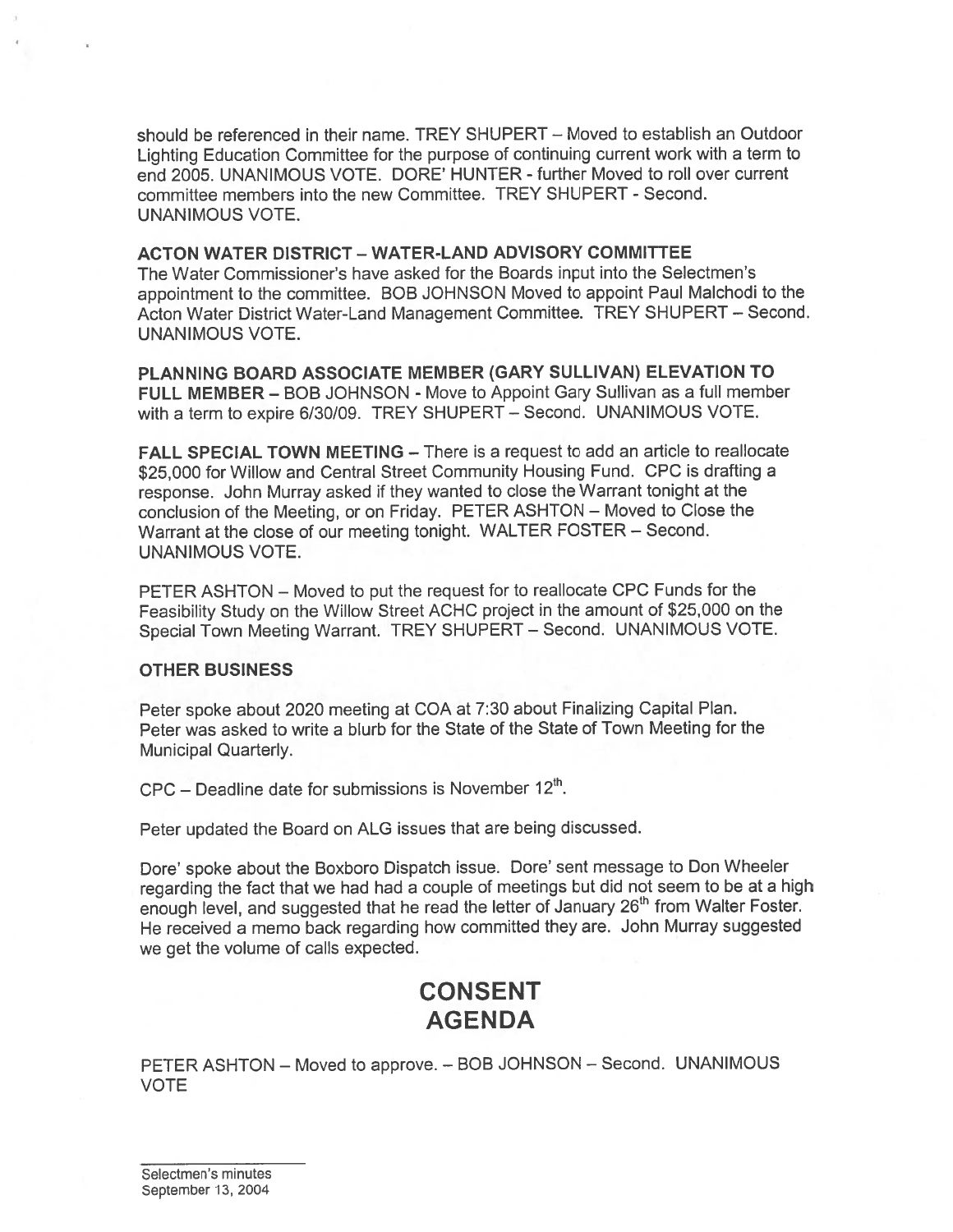## TOWN MANAGER'S REPORT

None

#### EXECUTIVE SESSION

BOB JOHNSON —Move to go into Executive Session for the purpose of discussing Litigation and strategy. PETER ASHTON — Second. All AYES

**Christine Joyce Recording Clerk** 

**Clerk**  $\frac{2q \cdot \rho}{\text{Date}}$ ı.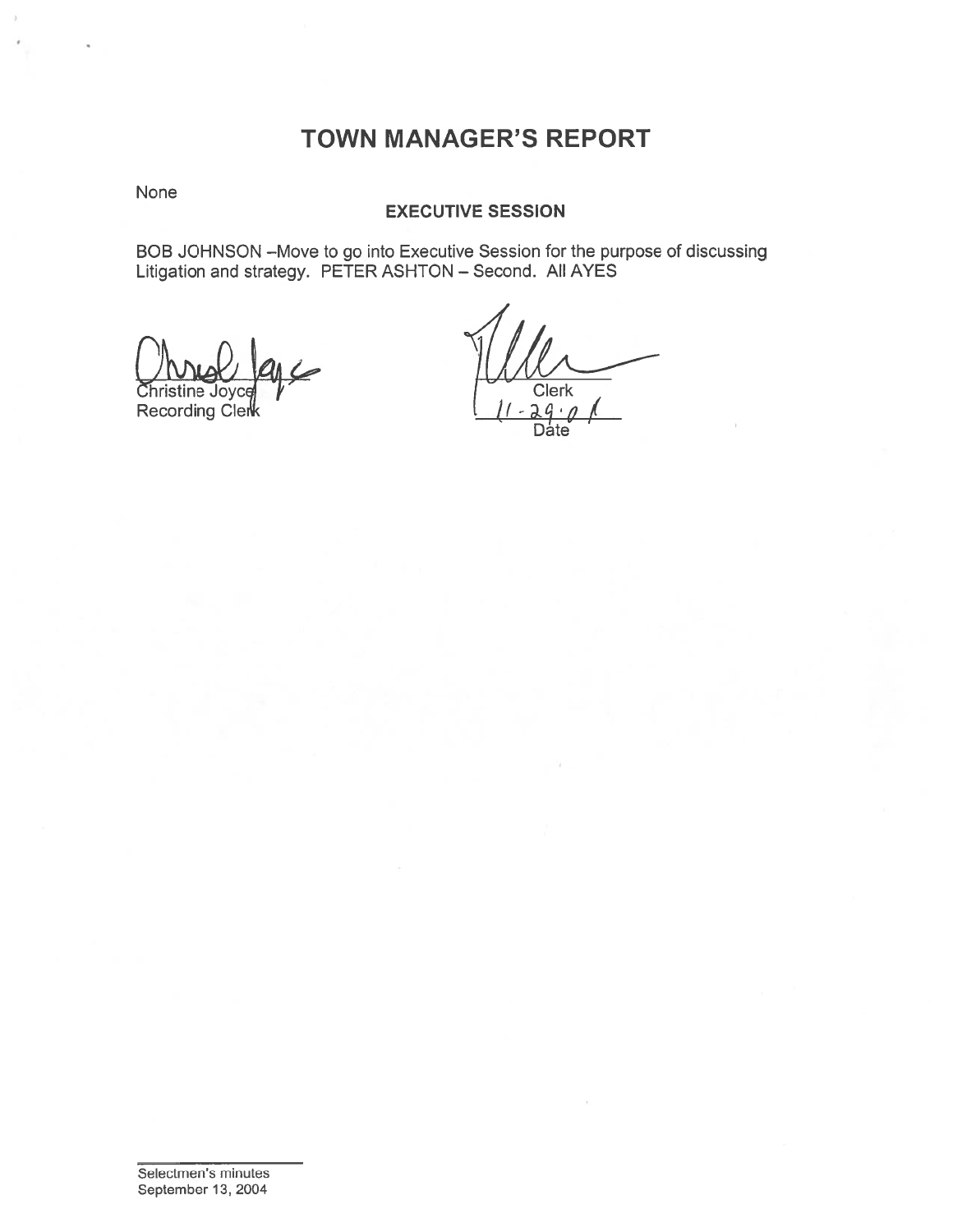#### September 10, 2004

 $\setminus$ 

TO: Board of Selectmen, Sewer Commissioners

FROM: F. Dore' Hunter, Chairman

SUBJECT: Selectmen and Sewer Commissioners Report

## September 13, 2004 Please note special start time: 6:30 P.M. EXECUTIVE SESSION

- I CITIZENS' CONCERNS
- II SEWER COMMISSIONERS' BUSINESS
- 1. SEWER BETTERMENTS

## III PUBLIC HEARINGS & APPOINTMENTS

- 2. 7:10 SPECIAL USE PERMIT #7/21/04-398,10 CRAIG ROAD, RICH ARCHER— Enclosed please find materials in the subject regard, for Board consideration.
- 3. 7:20 SITE PLAN SPECIAL PERMIT #03/09/04-396, MARGARET NAZZARO, 253 ARLINGTON STREET (Continued from previous meetings) — Enclosed <sup>p</sup>lease find materials in the subject regard, for Board consideration.
- 4. 7:45 TRAFFIC RULES AND ORDERS, INDIAN VILLAGE— Enclosed please find materials from the Engineering Department in the subject regard, for Board consideration.
- 5. 8:00 DI CAPRI PIZZARIA, 576 MASS AVE. Enclosed please find <sup>a</sup> reques<sup>t</sup> for <sup>a</sup> Common Victualler's License, for Board consideration.
- 6. 8:10 TRAFFIC RULES AND ORDERS, BROOKSIDE MALL Enclosed please find materials in the subject regard, for Board consideration.

## IV SELECTMEN'S BUSINESS

- 7. OUTDOOR LIGHTING BYLAW COMMITTEE Enclosed please find <sup>a</sup> memo from Garry Rhodes in the subject regard, for Board consideration.
- 8. DAVIS MONUMENT PROJECT SIGN [Item withdrawn pending staff information ]
- 9. ACTON WATER DISTRICT WATER-LAND MANAGEMENT ADVISORY COMMITTEE-Enclosed <sup>p</sup>lease find information from the Water Supply District regarding re-activating the Water Land Management Advisory Committee, for Board consideration.
- 10. PLANNING BOARD MEMBER ELEVATION Enclosed please find <sup>a</sup> reques<sup>t</sup> for the elevation of Gary Sullivan from Associate Member to Full Member of the Planning Board, for Board consideration.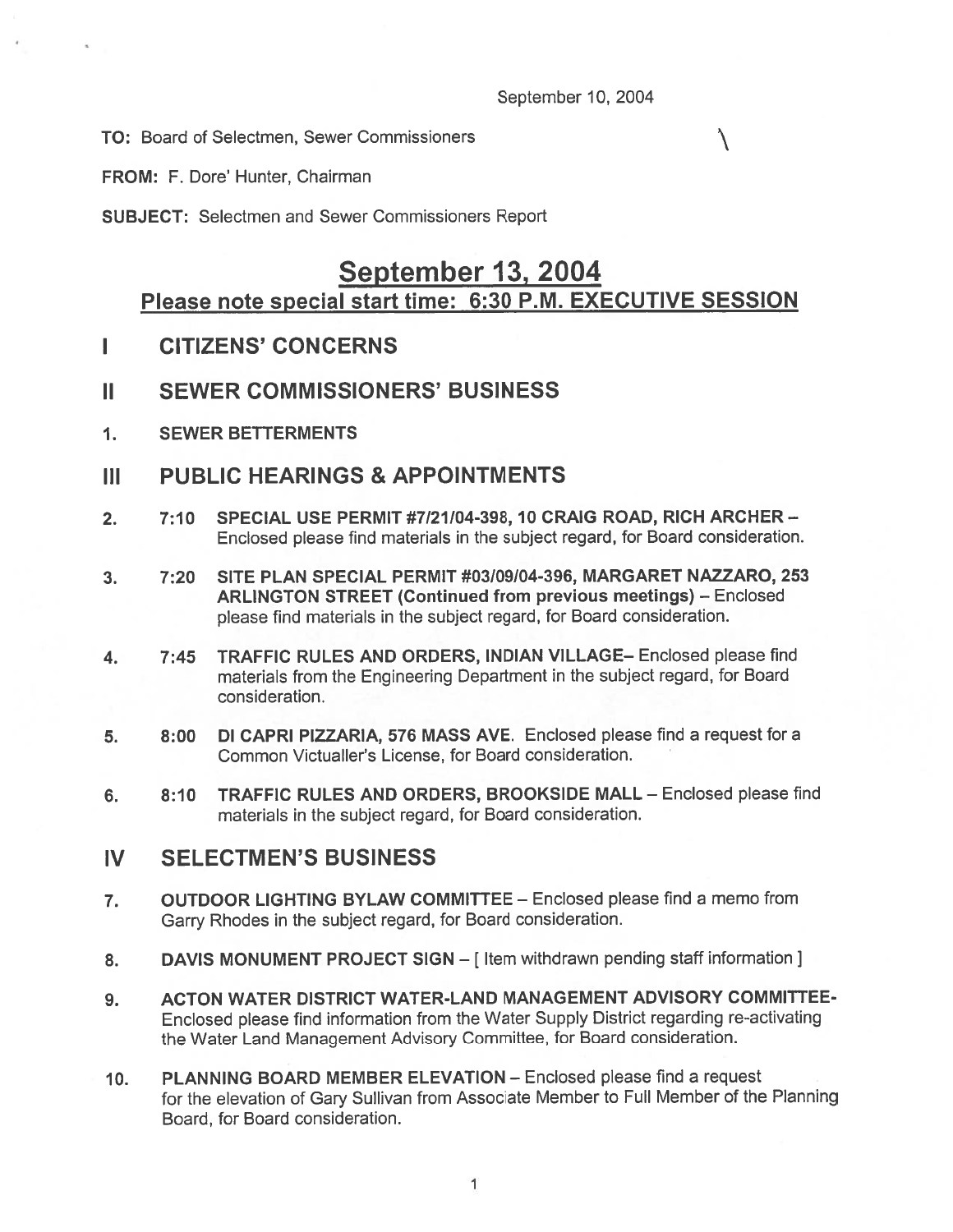11. SPECIAL TOWN MEETING WARRANT – The Board will need to vote a closing date for the Special Town Meeting Warrant.

#### 12. OTHER BUSINESS

## V CONSENT AGENDA

13. ONE DAY LIQUOR LICENSE - Enclosed please find a request from Recreation for a One Day Liquor License at NARA for Acton Day, on September 19, 2004, for Board consideration.

14. ACCEPT GIFT – Enclosed please find a request from the Fire Chief for Board acceptance of <sup>a</sup> donation from the Permanent Firefighters Local 1904 in the amount of \$6,000.for "Preservation of Antique Fire Apparatus" owned by the Town of Acton, for Board consideration.

15. UNDERGROUND STORAGE LICENSE, 341 GREAT ROAD — Enclosed <sup>p</sup>lease find <sup>a</sup> reques<sup>t</sup> from the Fire Chief to change the name on the underground License to reflect the new owner, for Board consideration.

16. PROCLAMATION — UNITED NATIONS DAY - Enclosed please find <sup>a</sup> reques<sup>t</sup> from the the United Nations proclaiming October 24, 2004 as United Nations Day, for Board consdieration.

17. BOSTON EDISON PETITION – Enclosed please find a request from Boston Edison – DBA, NStar, to re-locate <sup>a</sup> pole on Marttin Street at Stow Street, for Board consideration.

## VI TOWN MANAGER'S REPORT

## VII EXECUTIVE SESSION

## ADDITIONAL INFORMATION

Enclosed please find additional correspondence that is strictly informational and requires no Board action.

#### FUTURE AGENDAS

To facilitate scheduling for interested parties, the following items are scheduled for discussion on future agendas. This IS NOT <sup>a</sup> complete Agenda.

Sept. 27 Continued Rail Road Street Site Plan, Acton Wine and Spirits Violation Hearing, 495 **Group** 

| Oct. 19           | Dec. 13 |  |
|-------------------|---------|--|
| Nov. 1, 15 and 29 | Jan. 24 |  |

#### GOALS 2004-2005

1. Establish Protocol for Manager and Supt. of Schools to confer weekly to improve liaison (Dore')

2. Produce Morrison Farm Development Master Plan (Bob/Walter)

3. Improving Intra Board Communication (Dore')

#### GOALS carried forward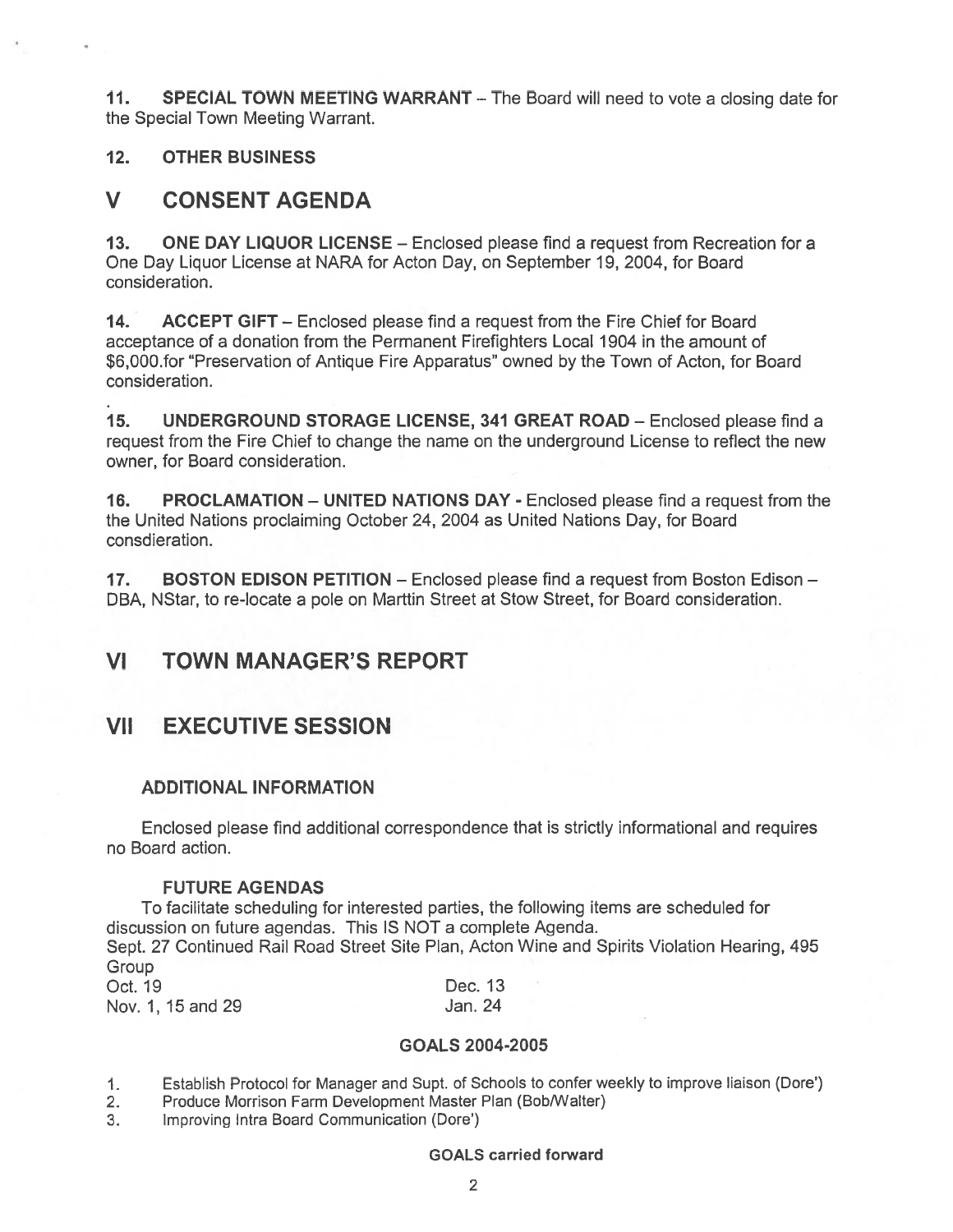- 4. Monitor Labor Negotiations (Peter/Trey)
- 
- 5. Improve Communication with Town Boards (ALL)<br>6. Revisit 2020 planning process for direction to mak Revisit 2020 planning process for direction to make this process more beneficial towards implementation of long-term vision, and to ge<sup>t</sup> <sup>a</sup> first roug<sup>h</sup> cut of what happens next year before school is out for the summer (Trey/Peter)
- 7. ALG process be used for purpose of Budget Planning for FY05 (Dore'/Peter)
- 8. Process Planning for "Life after NESWC" (Bob)
- 9. Joint IT process-organizational change (Walter/Dore')
- 10. Middlesex Pension Alternatives (Walter/Trey)